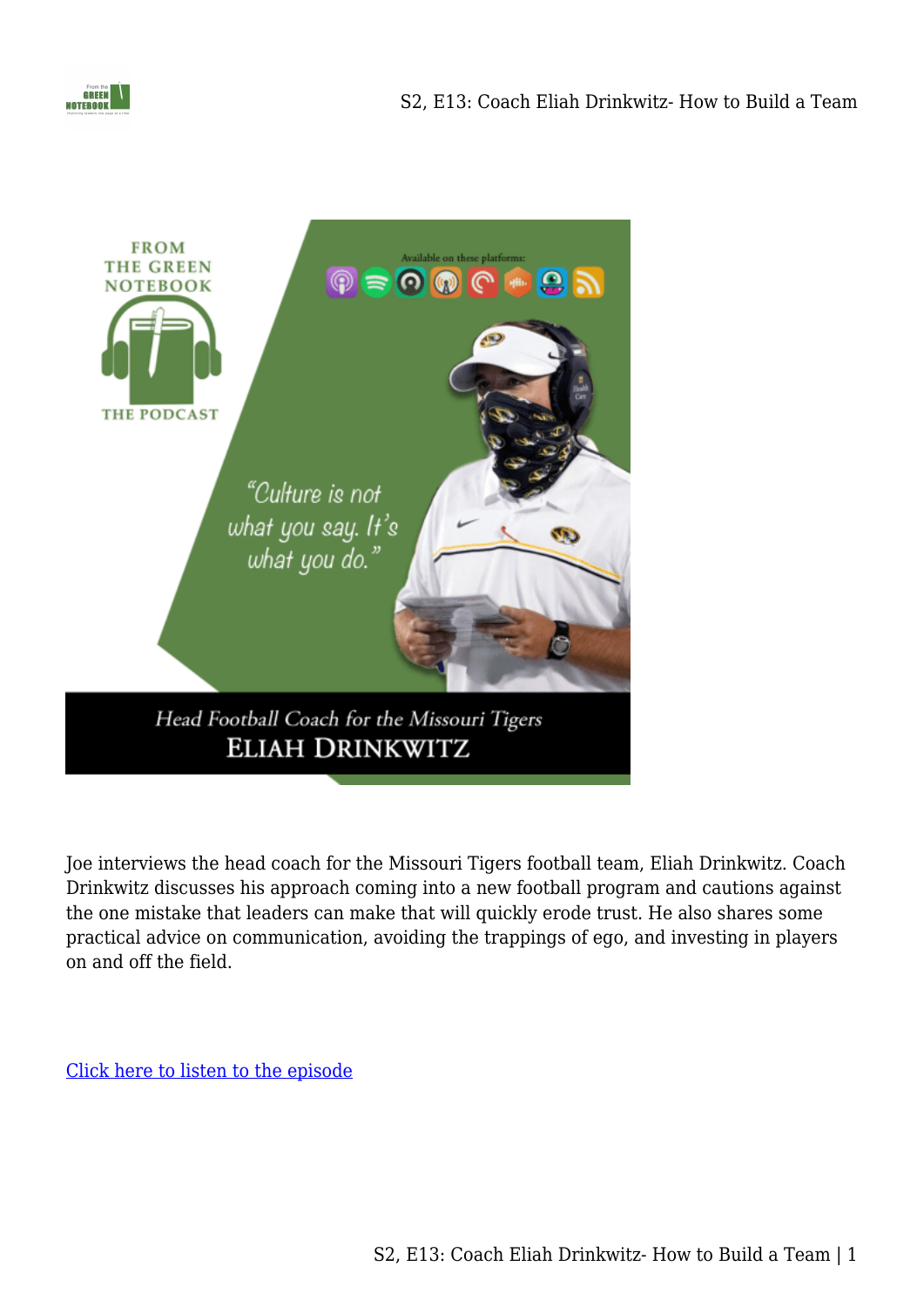

## **About Eliah Drinkwitz (@CoachDrinkwitz)**

Of the SEC's four new head coaches to begin work in the nation's toughest conference in 2020, Drinkwitz's 5-5 regular-season record was the league's best, ahead of Ole Miss' Lane Kiffin (4-5), Mississippi State's Mike Leach (3-7) and Arkansas' Sam Pittman (3-7). In addition, Drinkwitz and his staff have signed a Top 25 recruiting class (ranked No. 20 currently by Rivals.com) to help secure a promising future for the storied Mizzou program.

Drinkwitz's offensive acumen has been a key element in his team's winning five conference championships while compiling a perfect 8-0 bowl game record in 10 seasons at the FBS level. The combined record of his teams from 2010-20 is 108-42 overall (.720), including a 66-30 conference mark (.688).

The 2019 campaign saw Drinkwitz turn in one of the most impressive FBS head coaching debut seasons ever. His Mountaineers set a Sun Belt record with their 12 wins, and also set the mark for the best regular season in conference history (11-1). They claimed the Sun Belt championship with a 45-38 win against Louisiana on Dec. 7.

The 2019 season also saw App State become the first-ever Sun Belt program to earn a Top 20 ranking in the Associated Press poll, while also becoming the first team in league history to receive an in-season ranking in the College Football Playoff poll. Drinkwitz's team also made history in 2019 with a pair of Power 5 road wins (at bowl-eligible North Carolina, and later at South Carolina) – making them the first-ever Sun Belt team to register two Power 5 wins in a season. In all, the Mountaineers claimed an FBS-best six road wins this season en route to becoming the first-ever 12-win team among North Carolina's FBS members.

For his efforts, Drinkwitz was named a finalist for the 2019 Eddie Robinson Award, a prestigious award which goes annually to the nation's top coach. He was also named the North Carolina Coach of the Year by the North State Journal in December.

App State proved to be one of the nation's most balanced teams in 2019, thanks in large part to an efficient offense that ranked ninth nationally in scoring (39.4 points per game), coupled with a stingy defense that ranked 22nd nationally in points allowed (20.2 ppg). The Mountaineers also excelled in the critical turnover category, ranking eighth nationally in 2019 with a plus-12 turnover margin. App State junior RB Darrynton Evans was named the Sun Belt Offensive Player of the Year, after rushing for 1,323 yards and 17 touchdowns.

Prior to App State, Drinkwitz spent three years as offensive coordinator and quarterbacks coach for record-setting North Carolina State teams (2016-18), after excelling in a similar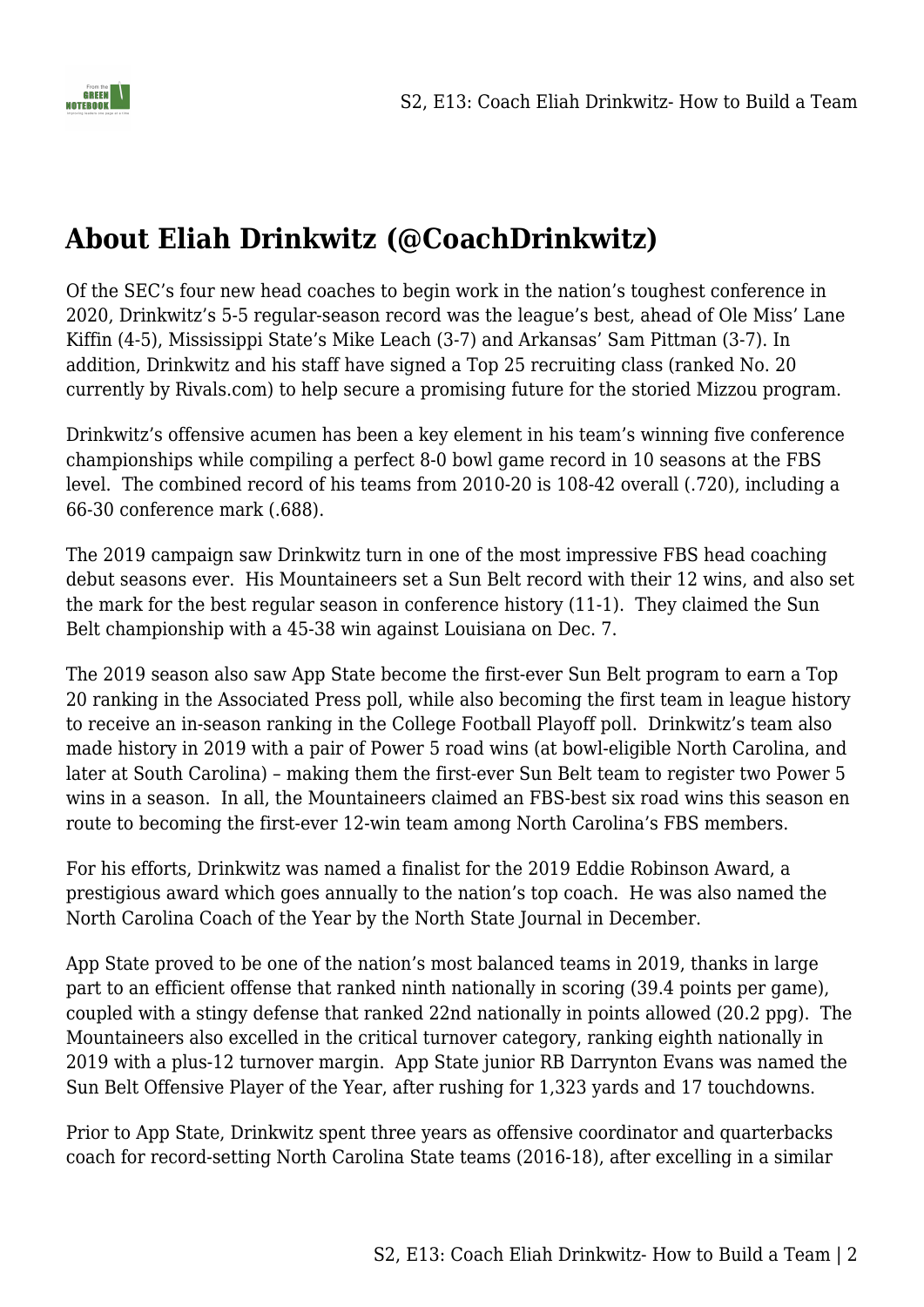

role at Boise State for two years (2014-15), where the Broncos won the Mountain West title in 2014 and finished 12-2 and ranked 16th nationally. In 2015, Drinkwitz was promoted to offensive coordinator and quarterbacks coach, and he helped the Bronco offense rank in the top 15 nationally in points (39.1) and yards (501.3) per game.

Before Boise, Drinkwitz was a key figure in back-to-back Sun Belt championships in 2012-13 as running backs coach and co-offensive coordinator at Arkansas State. He got his first taste at the FBS level in the Southeastern Conference, as he served as a quality control assistant at Auburn for the 2010-11 seasons. The Tigers won the SEC in 2010, and went on to the BCS Championship that season with a perfect 14-0 record.

Following a 7-6 season in 2016 at N.C. State, Drinkwitz helped the Wolfpack to consecutive nine-win seasons (2017-18) for the first time since 1991-92. With an average of 35.6 points per game under his direction in 2018, N.C. State had a 1,000-yard rusher for the thirdstraight year, two 1,000-yard receivers and a quarterback with nearly 4,000 passing yards. The Wolfpack made a steady rise from 63rd nationally in total offense in his first season in 2016 to 25th in 2017 and 16th in 2018. He was a Broyles Award nominee as one of the nation's top assistant coaches in his final year with the Wolfpack.

The Wolfpack offense had six players selected in the 2018 and 2019 NFL Drafts combined, including record-setting QB Ryan Finley, who was a fourth round selection in 2019 by the Cincinnati Bengals.

In his five seasons as an offensive coordinator, Drinkwitz has produced five 1,000-yard rushers, four 3,000-yard passers and four 1,000-yard receivers. Three of those years (2015, 2017, 2018) his offenses produced at least one in each category.

Drinkwitz, 37, graduated magna cum laude and was the student body president at Arkansas Tech before beginning his coaching career at the prep level in his hometown of Alma, Ark., in 2005. He and his wife, Lindsey, have four daughters: Addison, Emerson, Ella and Parker Lynn. [–Courtesy of University of Missouri Tigers Website](https://mutigers.com/sports/football/roster/coaches/eliah-drinkwitz/1666)